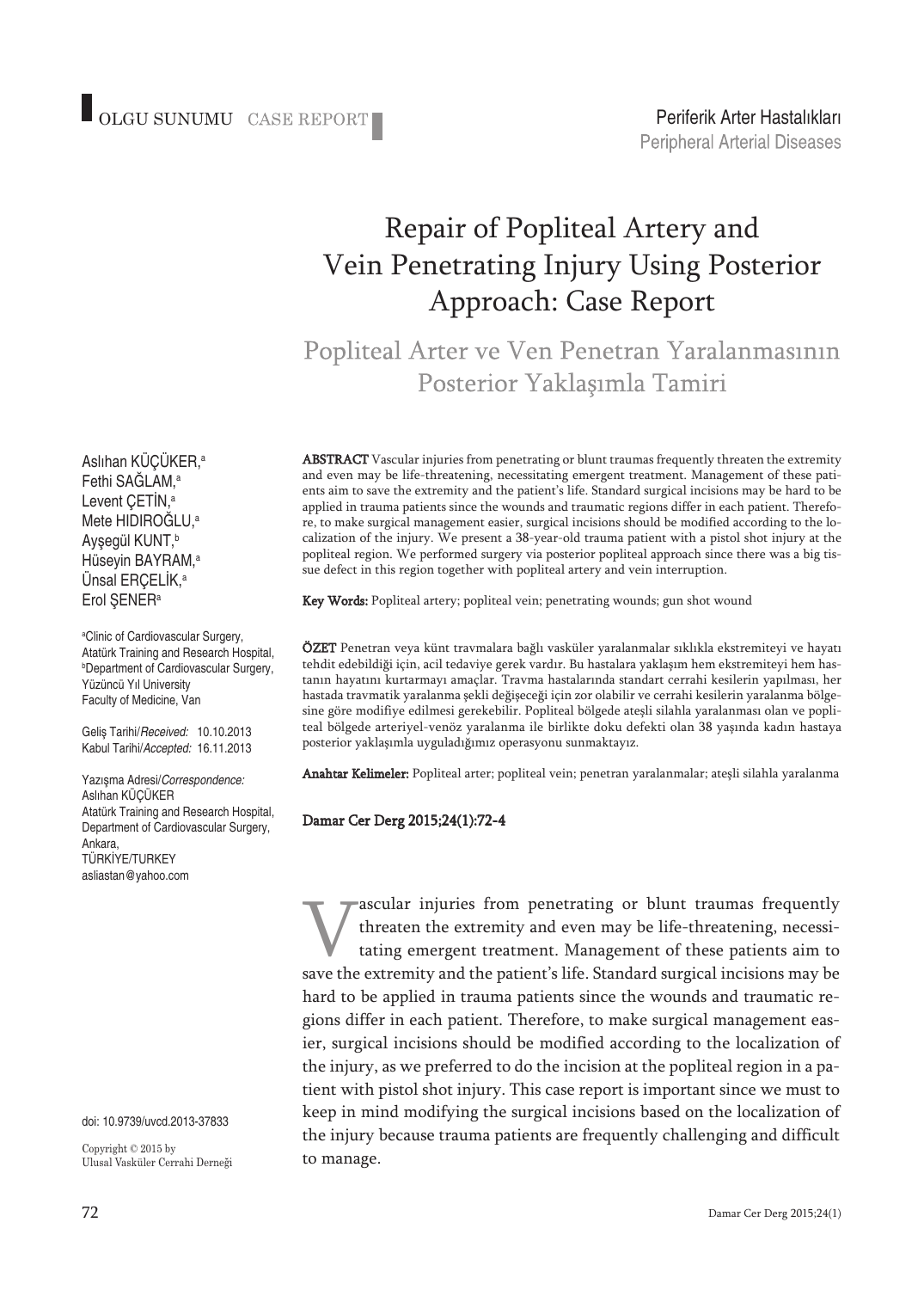## CASE REPORT

A 38-year-old young woman was admitted to our emergency department because of pistol shot injury at the left knee region. She had a tissue defect of about 6x8 cm and 7x10 cm at the popliteal cavity. Bleeding was observed as minimal leakage. Bilateral femoral pulses were palpable but popliteal and distal pulses were absent in the left extremity. The leg was pale and cold with a motor deficit. Multiple fractures were detected at the knee region and distal femur. Lower extremity Doppler ultrasound imaging detected no flow inside the arteries distal to the injured popliteal artery. No further imaging evaluation was required in order to not delay surgical reconstruction for the ischemic leg. First, orthopedic surgeons performed external fixation in order to avoid damage to the vessels after the reconstruction procedure (Figure 1). Later, the patient was repositioned in prone position and covered in a sterile fashion. The existing tissue wounds were dissected without making any new incisions. Popliteal artery and vein were found in easily. Both popliteal artery and vein were cut completely, and their free margins were thrombosed.

Proximal and distal free edges of the artery were dissected first and the thrombotic material was removed. Proximal flow was satisfactory,r but thrombectomy was performed for the distal part of the popliteal artery, providing good backflow. Since the arterial defect was too big to perform a primary anastomosis, saphenous vein graft was harvested from the right leg, above the knee. Popliteal artery reconstruction was first performed with the saphenous vein interposition. After arterial continuity was achieved, popliteal vein reconstruction was performed with saphenous vein interposition in the same way (Figure 2). Subcutaneous tissue was closed to cover the vascular structures. After the surgery, tibialis posterior and dorsalis pedis pulses were palpable. In the follow up, no edema was observed in the left leg with arterial and venous flow patencies were confirmed with Doppler ultrasonography. The patient was transported to the orthopedics department for further manage-



**FIGURE 1:** External fixation was performed first.



**FIGURE 2:** Popliteal arterial and venous continuity provided with saphenous vein interposition.

ment of the fractures. Arterial and venous systems were normal on postoperative 2<sup>nd</sup> and 4<sup>th</sup> week follow ups.

## **DISCUSSION**

Vascular injuries usually necessitate urgent management often with a multidisciplinary approach. The surgical exploration should be done as soon as possible when the injury of a great artery is detected or suspected.

The communication between the orthopedic and the vascular surgeons is essential to determine the order of the management: whether the vascular or the orthopedic injury must be managed first. <sup>1</sup> In patients who have bony and vascular trauma at the popliteal fossa, it is suggested to perform bony fixation first and the vascular repair thereafter. <sup>2</sup> Similarly, we preferred to perform bony fixation first, as the procedure was not time-consuming and did not increase the ischemic time, and on the other hand, fixation procedure itself might pose a risk